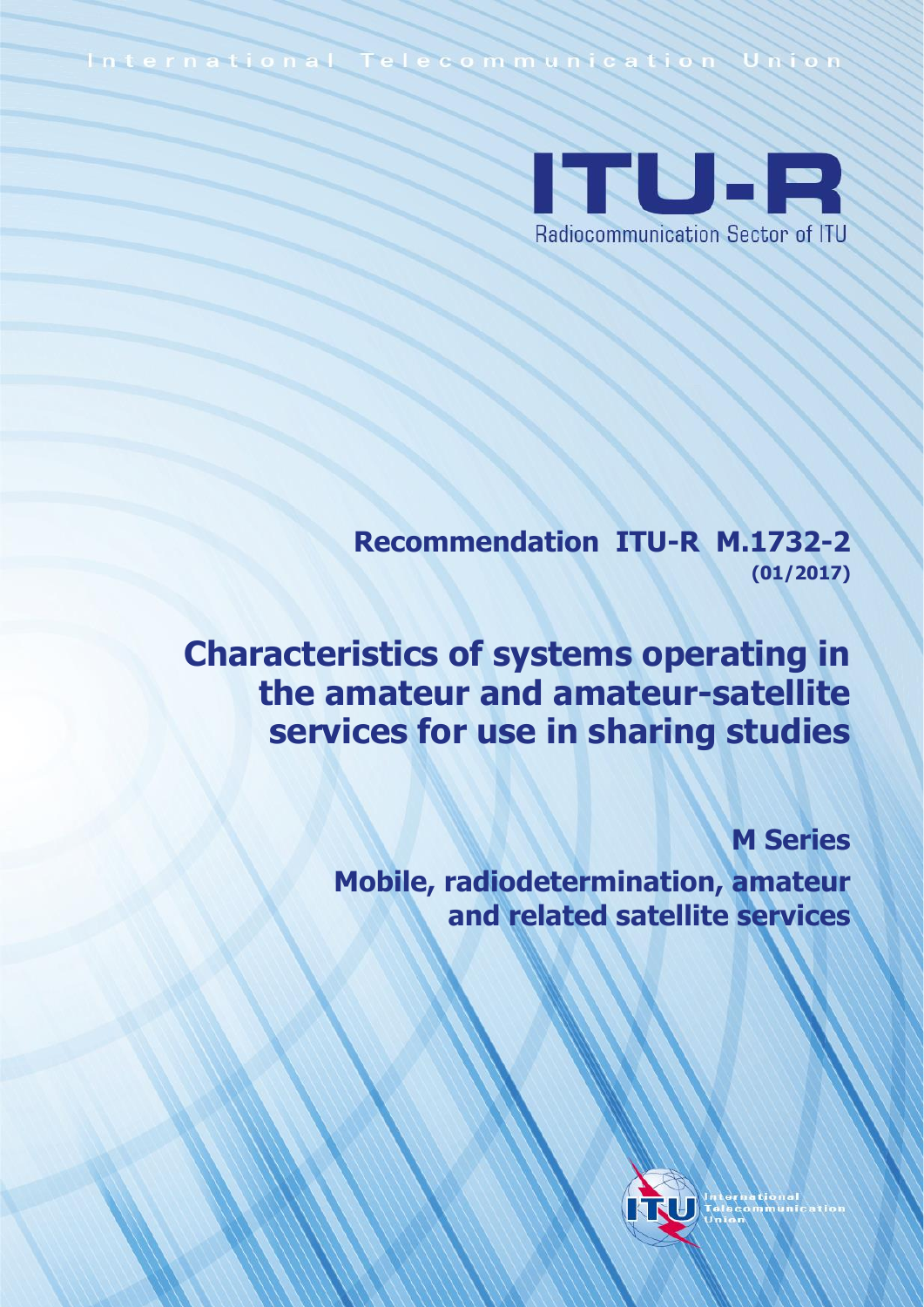#### **Foreword**

The role of the Radiocommunication Sector is to ensure the rational, equitable, efficient and economical use of the radio-frequency spectrum by all radiocommunication services, including satellite services, and carry out studies without limit of frequency range on the basis of which Recommendations are adopted.

The regulatory and policy functions of the Radiocommunication Sector are performed by World and Regional Radiocommunication Conferences and Radiocommunication Assemblies supported by Study Groups.

#### **Policy on Intellectual Property Right (IPR)**

ITU-R policy on IPR is described in the Common Patent Policy for ITU-T/ITU-R/ISO/IEC referenced in Annex 1 of Resolution ITU-R 1. Forms to be used for the submission of patent statements and licensing declarations by patent holders are available from <http://www.itu.int/ITU-R/go/patents/en> where the Guidelines for Implementation of the Common Patent Policy for ITU-T/ITU-R/ISO/IEC and the ITU-R patent information database can also be found.

|               | <b>Series of ITU-R Recommendations</b>                                               |
|---------------|--------------------------------------------------------------------------------------|
|               | (Also available online at http://www.itu.int/publ/R-REC/en)                          |
| <b>Series</b> | <b>Title</b>                                                                         |
| <b>BO</b>     | Satellite delivery                                                                   |
| BR            | Recording for production, archival and play-out; film for television                 |
| <b>BS</b>     | Broadcasting service (sound)                                                         |
| BT            | Broadcasting service (television)                                                    |
| F             | Fixed service                                                                        |
| M             | Mobile, radiodetermination, amateur and related satellite services                   |
| P             | Radiowave propagation                                                                |
| <b>RA</b>     | Radio astronomy                                                                      |
| RS            | Remote sensing systems                                                               |
| S             | Fixed-satellite service                                                              |
| <b>SA</b>     | Space applications and meteorology                                                   |
| SF            | Frequency sharing and coordination between fixed-satellite and fixed service systems |
| SM            | Spectrum management                                                                  |
| <b>SNG</b>    | Satellite news gathering                                                             |
| TF            | Time signals and frequency standards emissions                                       |
| V             | Vocabulary and related subjects                                                      |

*Note*: *This ITU-R Recommendation was approved in English under the procedure detailed in Resolution ITU-R 1.*

*Electronic Publication* Geneva, 2017

#### © ITU 2017

All rights reserved. No part of this publication may be reproduced, by any means whatsoever, without written permission of ITU.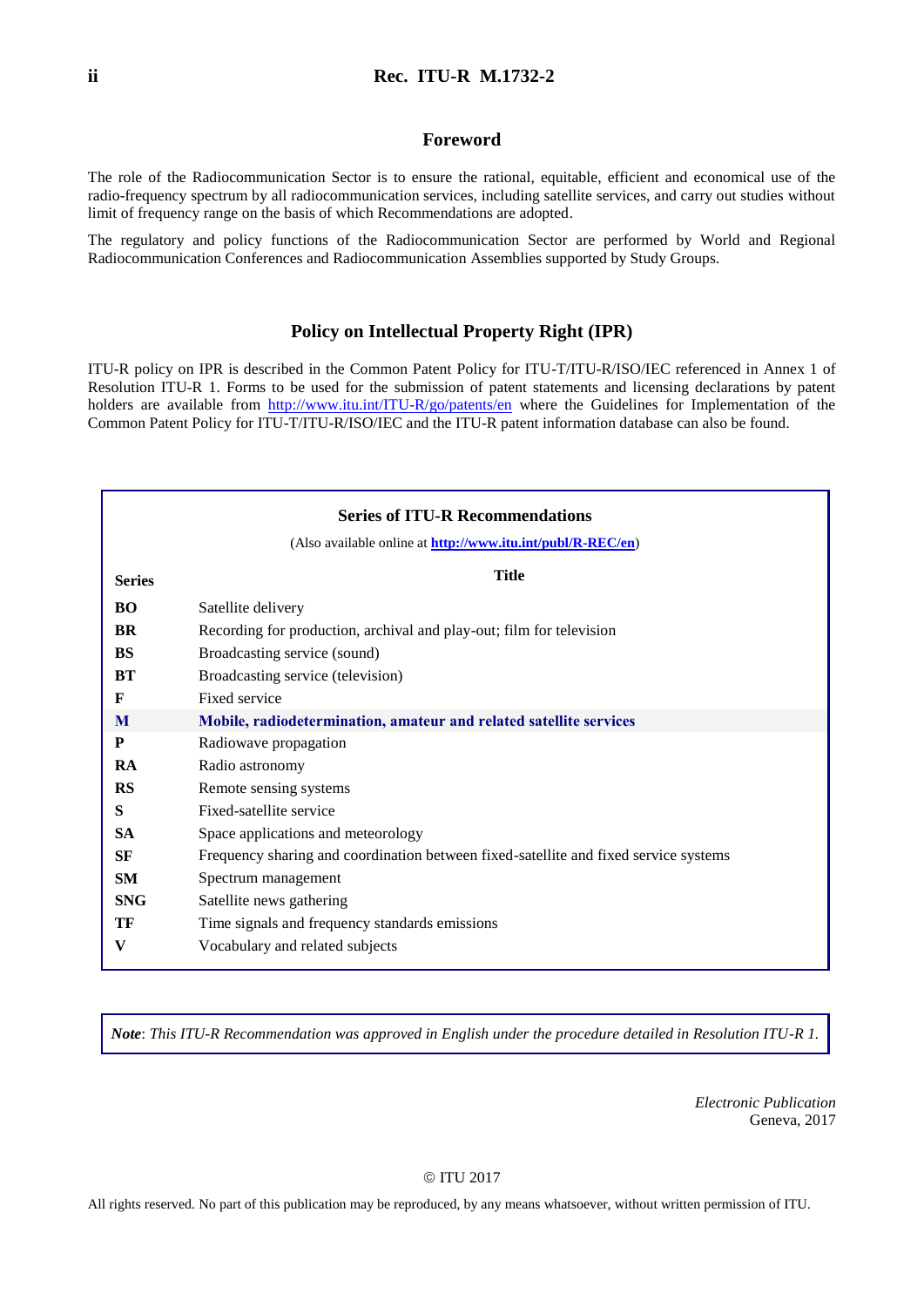# RECOMMENDATION ITU-R M.1732-2\*

# **Characteristics of systems operating in the amateur and amateur-satellite services for use in sharing studies**

(Question ITU-R 48-6/5)

(2005-2012-2017)

#### **Scope**

This Recommendation documents the technical and operational characteristics of systems used in the amateur service and amateur-satellite services for the purposes of carrying out sharing studies. The systems and their characteristics described in this Recommendation are considered representative of those operating in the frequency bands available to these services ranging from 135.7 kHz through 250 GHz.

#### **Keywords**

Amateur, amateur-satellite, characteristics, sharing techniques

The ITU Radiocommunication Assembly,

#### *considering*

*a)* that the Radio Regulations (RR) defines an amateur service and an amateur-satellite service and allocates frequencies to them on an exclusive or shared basis;

*b)* that systems in the amateur and amateur-satellite services operate over a wide range of frequencies;

*c)* that the technical characteristics of systems operating in the amateur and amateur-satellite services may vary within a band;

*d)* that some ITU-R technical groups are considering the potential for the introduction of new types of systems or services in bands used by systems operating in the amateur and amateur-satellite services;

*e)* that representative technical and operational characteristics of systems operating in the amateur and amateur-satellite services are required to determine the feasibility of introducing new types of systems into frequency bands in which the amateur and amateur-satellite services operate,

#### *recommends*

1

**1** that the technical and operational characteristics of systems operating in the amateur and amateur-satellite services described in Annex 1 may be considered representative of those operating in the frequency bands allocated to the amateur and amateur-satellite services;

**2** that Recommendation ITU-R M.1044 should be used as a guide in studies of the compatibility between systems operating in the amateur and amateur-satellite services and systems operating in other services.

<sup>\*</sup> This Recommendation should be brought to the attention of Radiocommunication Study Group 1.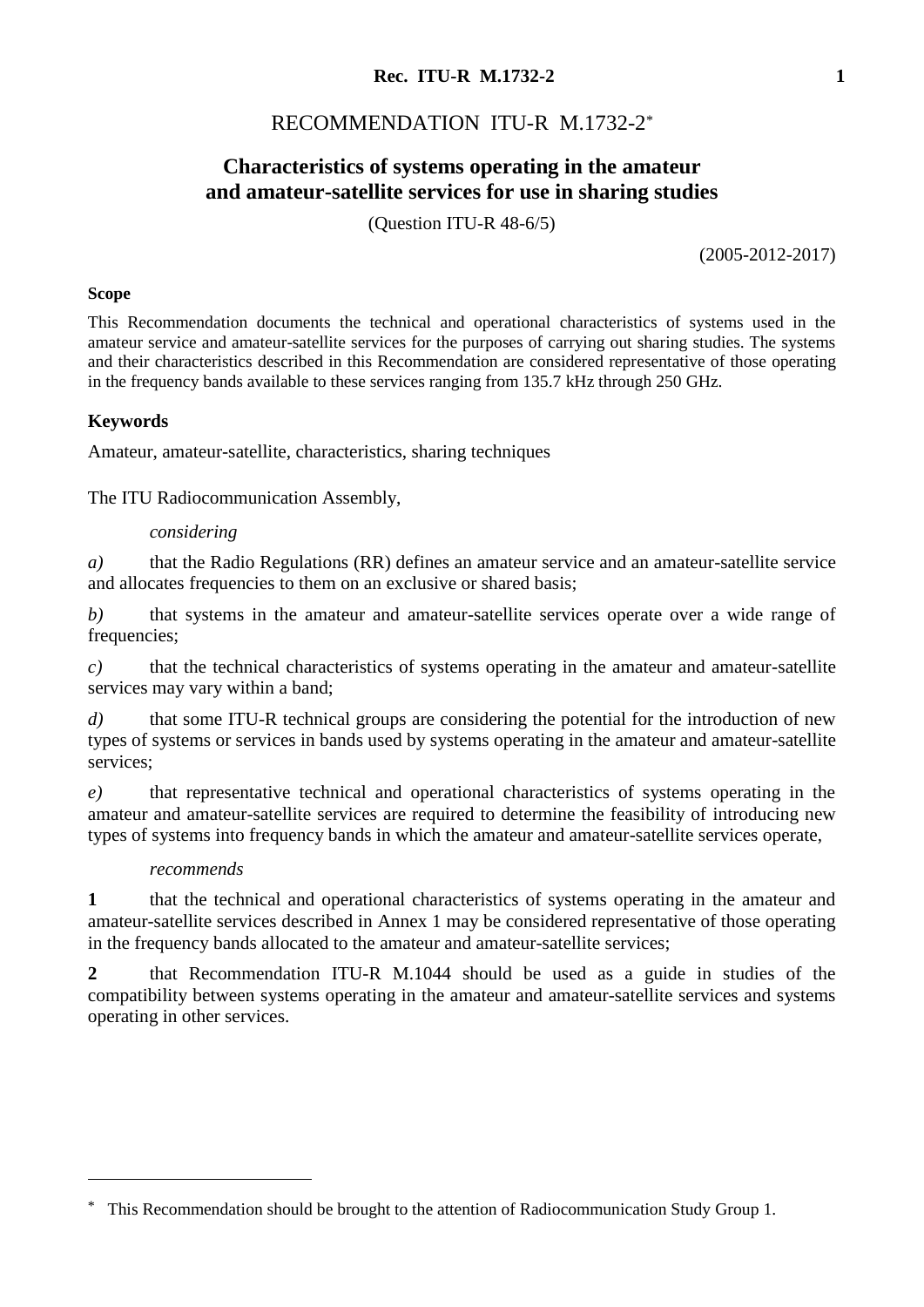## **Annex 1**

# **Characteristics of systems operating in the amateur and amateur-satellite services for use in sharing studies**

#### **1 Introduction**

A number of frequency bands are allocated to the amateur and amateur-satellite services throughout the spectrum. These bands have been selected to provide different propagation conditions.

Amateur and amateur-satellite stations perform a variety of functions, such as:

- training, intercommunication between amateur stations and technical investigations by duly authorized persons interested in radio technique solely with a personal aim and without pecuniary interest (RR Nos. **1.56** and **1.57**);
- disaster relief communications as elaborated in Recommendation ITU-R M.1042.

To achieve these aims amateurs make use of existing mature and leading edge technology to advance their self-education, technical interests and service to the wider community including providing communications for disaster relief. Amateur operators often apply communications technology in new and innovative ways to meet their needs in an increasingly crowded and noisy electromagnetic spectrum.

As new technology becomes available, it is applied by amateurs to extending the range and capability of their amateur stations, and this feeds back into new ideas and uses that might have application in the wider community through commercial non-amateur providers.

The bands and modes listed in this Recommendation are those currently used by the amateur and amateur satellite services; as usage, band allocations and technology changes, this Recommendation will be updated to reflect the most recent developments and outcomes of the regular World Radiocommunication Conferences.

#### **2 Operational characteristics**

1

Amateur stations and amateur-satellite earth stations generally do not have assigned frequencies but dynamically select frequencies within an allocated band using listen-before-talk techniques. Terrestrial repeaters, digital relay stations and amateur satellites use frequencies selected on the basis of voluntary coordination within the amateur services.

Some amateur frequency allocations are exclusive to the amateur and amateur-satellite services. Many of the allocations are shared with other radio services and amateur operators are aware of the sharing limitations.

Communications may be initiated on prearranged schedule or by one station initiating a general or specific call. One or more stations may respond. Formal and informal nets may be initiated as needed. Contacts may last from about 1 minute to about 1 hour, depending on traffic to be transmitted. In specific applications including, e.g. emergency and disaster-relief, amateur radio voice networks may utilize automatic link establishment<sup>1</sup> employing a variation of the  $2G$  ALE protocol (sometimes referred to as 2.5G ALE) typically utilizing an external device.

Operating protocols vary according to communication requirements and propagation:

<sup>1</sup> "Frequency-Adaptive Communications Systems and Networks in the MF/HF Bands", ITU Radiocommunication Bureau, 2002. <https://www.itu.int/pub/R-HDB-40>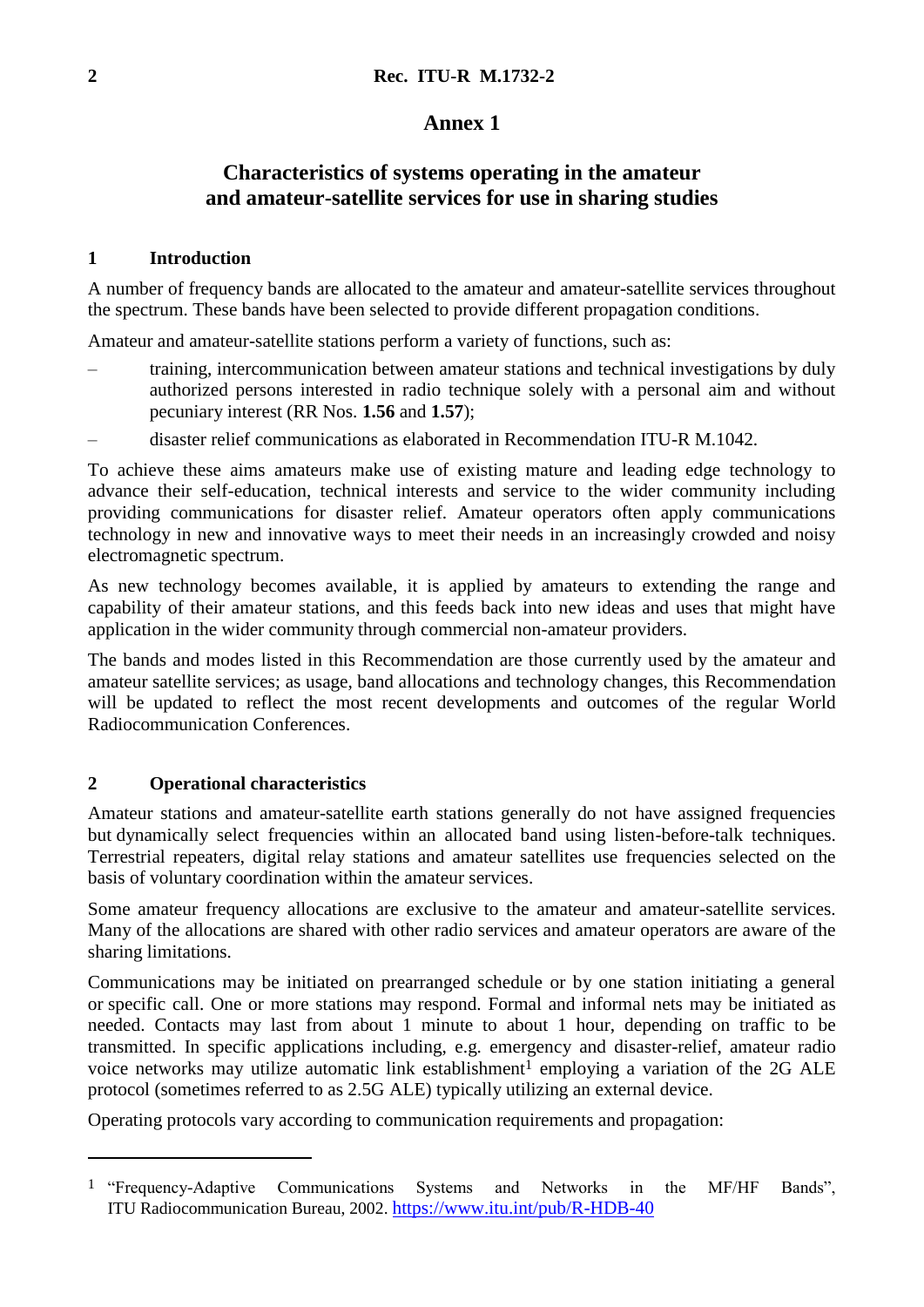- LF and MF bands typically use ground wave propagation and sky wave propagation over medium distance communication paths;
- HF bands are used for near-vertical-incidence-sky wave and low angle sky wave propagation for regional and global communications;
- VHF, UHF and SHF bands are generally used for short-range communications, however, there are times when suitable propagation conditions allow beyond line-of-sight communications;
- Amateur satellites afford an opportunity to use frequencies above HF for long-distance communications; and
- Signals bounced off the moon offer worldwide communication paths.

## **3 Technical characteristics**

1

Tables 1 to 8 contain technical characteristics of representative systems operating in the amateur and amateur-satellite services. This information is sufficient for general calculation to assess the compatibility between these systems and systems operating in other services. The upper frequency boundaries shown in Tables 1 to 8 represent the current state of deployment of most amateur radio systems. As amateur usage of the 135.7-137.8 kHz and 472-479 kHz frequency bands is restricted to maximum radiated power of 1 W (e.i.r.p.) 2 and electrically short antennas in a high noise environment, operation on these bands is generally different to higher frequency bands. To establish communications with distant stations weak-signal techniques and operating protocols have been developed for use in this difficult environment and representative characteristics are shown in Table 4. These techniques utilize digital signal processing, forward error correction and bandwidth limitation to minimize the effects of high levels of natural and man-made noise.

Tables 1 through 8 contain data on receiver parameters, transmitter power, antenna gain and radiated power (e.i.r.p.) and it should be noted that the values shown are notional and operational characteristics and any given amateur service station may deviate from specific values given in the following Tables. This particularly applies to transmitter power which is often more likely to be determined by the licence conditions of individual countries, equipment availability and the need/interest of the individual amateur station, so the actual transmitter power used is very likely to be significantly less than the maximum values shown in the Tables.

Another factor to consider is that various transmissions modes have significantly different duty cycles and this affects the average power that is actually radiated. For continuous-carrier modes, e.g. F3E (FM), the power shown is constant for the duration of the transmission. For duty-cycle transmission modes, e.g. A1A (CW), the power shown is during key-down and the average power during a transmission is approximately 45% of the value shown. For single-sideband (SSB) voice, Emission Class J3E, the power shown is expressed as peak envelope power (PEP). The average power per transmission depends upon the characteristics of the operator's voice and is typically 30 to 40% of the value shown. For emission class A3E (AM), the power shown is PEP and the average power per transmission is about 80% of the value shown. Narrow-bandwidth digital modes, e.g. J2B (PSK31), typically operate at far less than the maximum power authorized.

Similarly for antenna gain and feeder loss, the maximum values shown are also notional and the actual antenna gain and feeder loss at any amateur station will be affected by near field effects, cost considerations, equipment availability and individual operator needs.

<sup>2</sup> Administrations may increase this limit to 5 W e.i.r.p. in accordance with RR No. **5.80A**.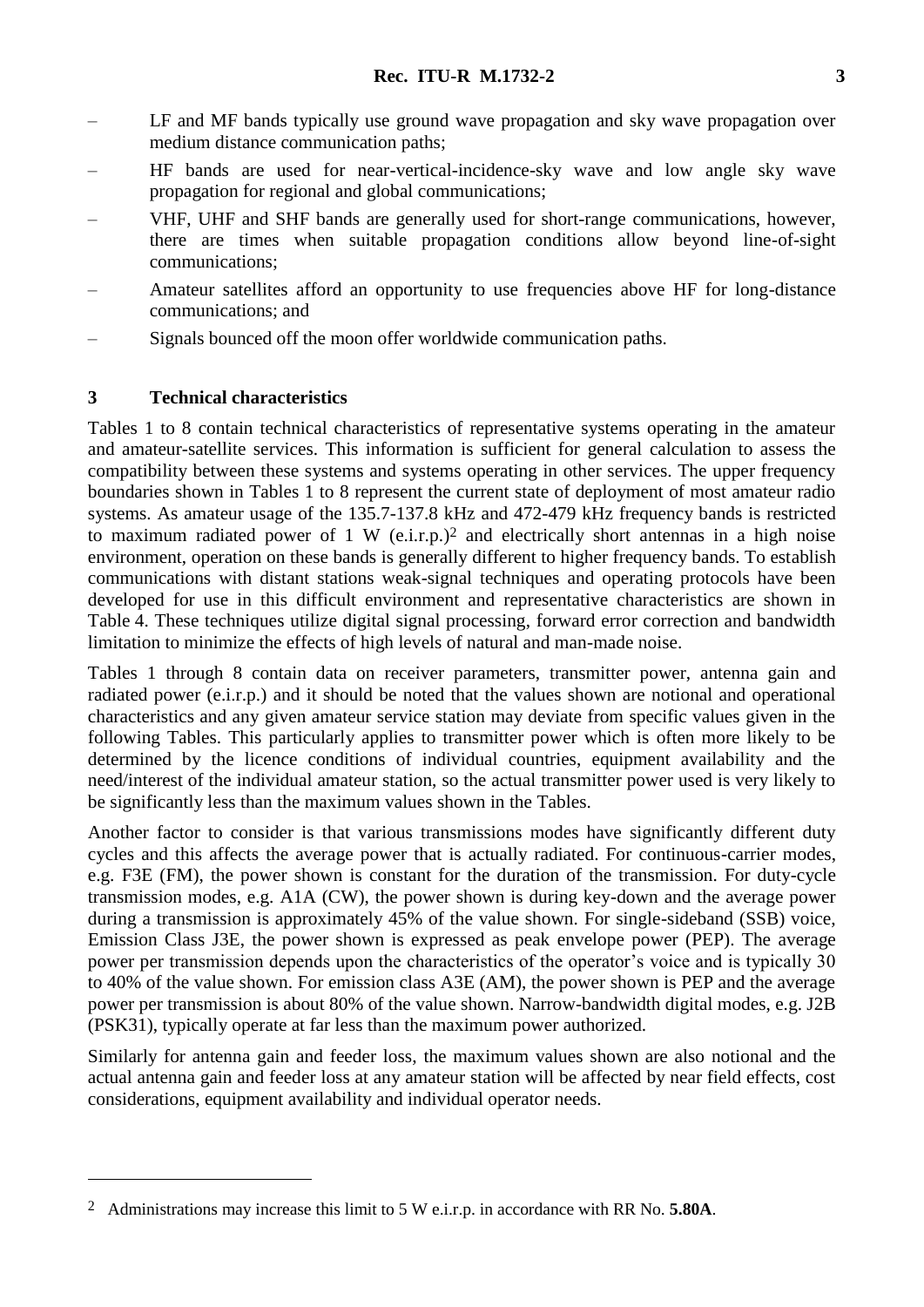To improve the usability of the data in Tables 1 through 8 the frequency ranges in The tables have been arranged to group, as far as possible, frequency bands that use similar techniques and equipment, noting that the techniques used by the amateur service continues to evolve over time as technology, equipment availability and the regulatory environment changes, so individual characteristics for any particular band or mode of transmission may be different to the values in the Tables.

Following Tables of the amateur service when using the data contained in Tables 1 through 8 when undertaking sharing and compatibility studies.

#### TABLE 1A

# **Characteristics of amateur systems for Morse on-off keying, PSK31, NBDP and weak signal modes below 900 MHz**

| <b>Parameter</b>                                                   | <b>Value</b>                                                                   |                                                                |                                                                |                                                                |                                                                |  |  |
|--------------------------------------------------------------------|--------------------------------------------------------------------------------|----------------------------------------------------------------|----------------------------------------------------------------|----------------------------------------------------------------|----------------------------------------------------------------|--|--|
| Frequency range $^{(1)}$                                           | $1.8 - 7.3$ MHz                                                                | $10.1 - 29.7 \text{ MHz}$                                      | 50-54 MHz                                                      | 144-225 MHz                                                    | 420-450 MHz                                                    |  |  |
| Necessary bandwidth and class of<br>emission (emission designator) | 150HA1A<br>150HJ2A<br>60H0J2B<br>250HF1D<br>$1H00A1D^{(2)}$<br>$1H00F1D^{(2)}$ | 150HA1A<br>150HJ2A<br>60H0J2B<br>250HF1D<br>1H00A1D<br>1H00F1D | 150HA1A<br>150HJ2A<br>60H0J2B<br>250HF1D<br>1H00A1D<br>1H00F1D | 150HA1A<br>150HJ2A<br>60H0J2B<br>250HF1D<br>1H00A1D<br>1H00F1D | 150HA1A<br>150HJ2A<br>60H0J2B<br>250HF1D<br>1H00A1D<br>1H00F1D |  |  |
| Transmitter power $(dBW)^{(3)}$                                    | 3 to 31.7                                                                      | 3 to 31.7                                                      | 3 to 31.7                                                      | 3 to 31.7                                                      | 3 to 31.7                                                      |  |  |
| Feeder loss (dB)                                                   | 0.2                                                                            | $0.3 \text{ to } 0.9$                                          | $1 \text{ to } 2$                                              | $1 \text{ to } 2$                                              | $1$ to $2$                                                     |  |  |
| Transmitting antenna gain (dBi)                                    | $-20$ to 6                                                                     | $-10$ to 12                                                    | $-6$ to 12                                                     | $-6$ to 18                                                     | $-3$ to 23                                                     |  |  |
| Typical e.i.r.p. $(dBW)^{(4)}$                                     | $-17$ to 23                                                                    | $-7$ to 26                                                     | 2 to 26                                                        | 2 to 34                                                        | 2 to 36                                                        |  |  |
| Antenna polarization                                               | Horizontal.<br>vertical                                                        | Horizontal.<br>vertical                                        | Horizontal.<br>vertical                                        | Horizontal.<br>vertical                                        | Horizontal.<br>vertical                                        |  |  |
| Receiver IF bandwidth (kHz)                                        | 0.5                                                                            | 0.5                                                            | 0.5                                                            | 0.5                                                            | 0.5                                                            |  |  |
| Receiver noise figure $(dB)^{(5)}$                                 | 13                                                                             | 7 to 13                                                        | $0.5$ to 6                                                     | $0.5$ to 2                                                     | $0.5$ to $1$                                                   |  |  |

(1) Amateur bands within the frequency ranges shown conform to RR Article **5**.

<sup>(2)</sup> "Weak signal modes" are structured for very basic communications with low data rate and narrow bandwidth for best weak signal performance. Well known and commonly used weak signal modes include WSPR, JT65 and Opera.

(3) Maximum powers are determined by each administration.

(4) May be limited by RR Article **5** in some cases.

(5) Receiver noise figures for bands above 50 MHz assume the use of low-noise preamplifiers. Below 29.7 MHz the external noise level is the dominant factor and typically higher than the receiver noise level.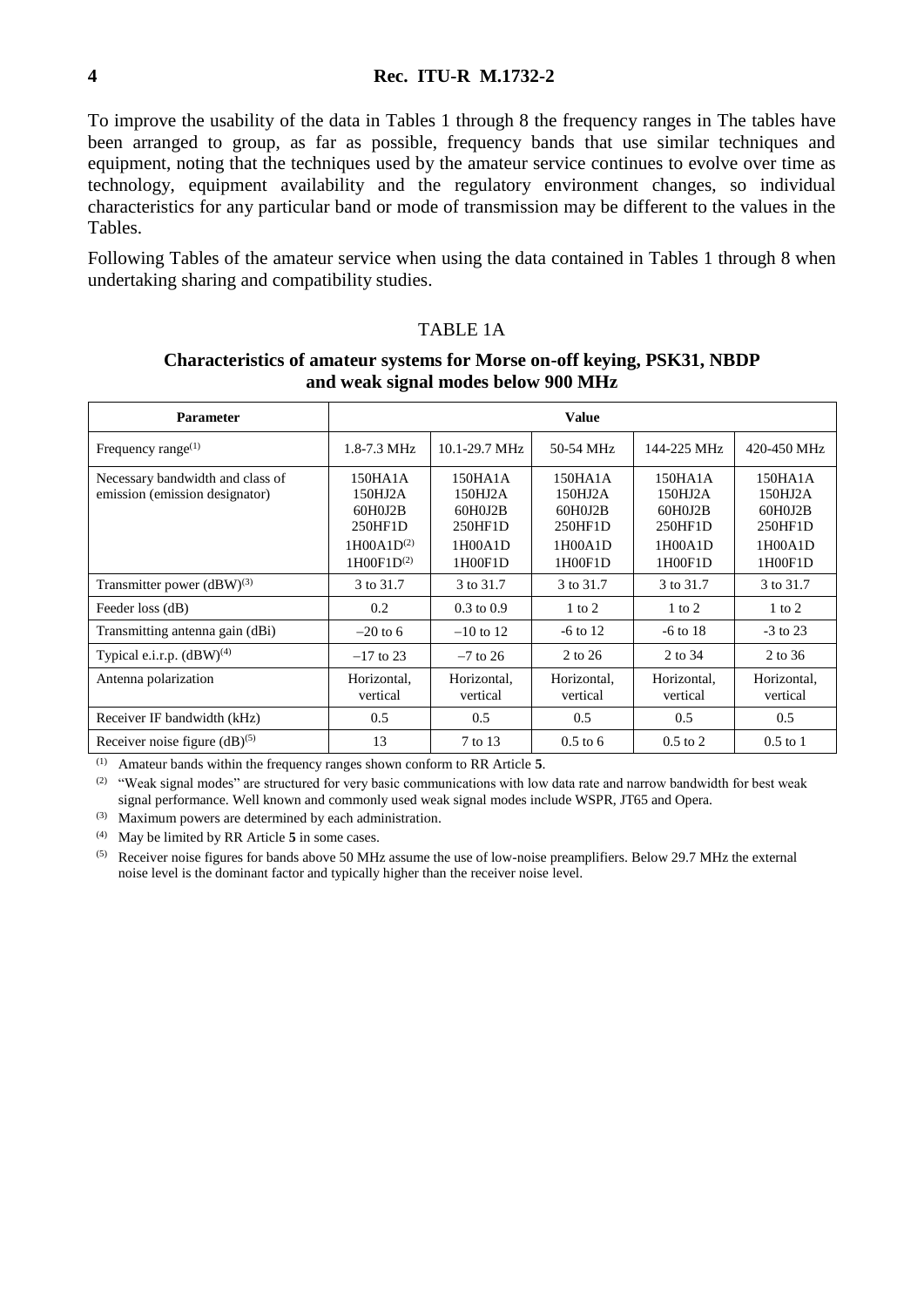#### TABLE 1B

| <b>Parameter</b>                                                   | <b>Value</b>                             |                                          |                                                       |                                          |  |  |  |
|--------------------------------------------------------------------|------------------------------------------|------------------------------------------|-------------------------------------------------------|------------------------------------------|--|--|--|
| Frequency range $(1)$                                              | $0.902 - 3.5$ GHz                        | 5.65-10.5 GHz                            | 24-47.2 GHz                                           | 76-250 GHz                               |  |  |  |
| Necessary bandwidth and class of<br>emission (emission designator) | 150HA1A<br>150HJ2A<br>60H0J2B<br>250HF1B | 150HA1A<br>150HJ2A<br>60H0J2B<br>250HF1B | 150H <sub>A</sub> 1A<br>150HJ2A<br>60H0J2B<br>250HF1B | 150HA1A<br>150HJ2A<br>60H0J2B<br>250HF1B |  |  |  |
| Transmitter power $(dBW)^{(2)}$                                    | 3 to 31.7                                | 3 to 20                                  | $-10$ to $10$                                         | $-10$ to $10$                            |  |  |  |
| Feeder loss (dB)                                                   | $1 \text{ to } 6$                        | 1 to 6                                   | $0$ to 6                                              | $0$ to 6                                 |  |  |  |
| Transmitting antenna gain (dBi)                                    | $10 \text{ to } 42$                      | $10 \text{ to } 42$                      | $10 \text{ to } 42$                                   | 10 to $52$                               |  |  |  |
| Typical e.i.r.p. $(dBW)^{(3)}$                                     | 1 to $45$                                | 1 to 45                                  | 1 to 45                                               | 1 to 45                                  |  |  |  |
| Antenna polarization                                               | Horizontal.<br>vertical                  | Horizontal,<br>vertical                  | Horizontal.<br>vertical                               | Horizontal,<br>vertical                  |  |  |  |
| Receiver IF bandwidth (kHz)                                        | 0.5                                      | 0.5                                      | 0.5                                                   | 0.5                                      |  |  |  |
| Receiver noise figure $(dB)^{(4)}$                                 | $0.5$ to 1                               | $0.5$ to 1                               | $3$ to $7$                                            | $3$ to $7$                               |  |  |  |

## **Characteristics of amateur systems for Morse on-off keying, PSK31 and NBDP above 900 MHz**

(1) Amateur bands within the frequency ranges shown conform to RR Article **5**.

(2) Maximum powers are determined by each administration. Maximum powers at 24-250 GHz are typically limited by available equipment and less than the administration authorises.

(3) May be limited by RR Article **5** in some cases.

(4) Receiver noise figures for bands above 50 MHz assume the use of low-noise preamplifiers.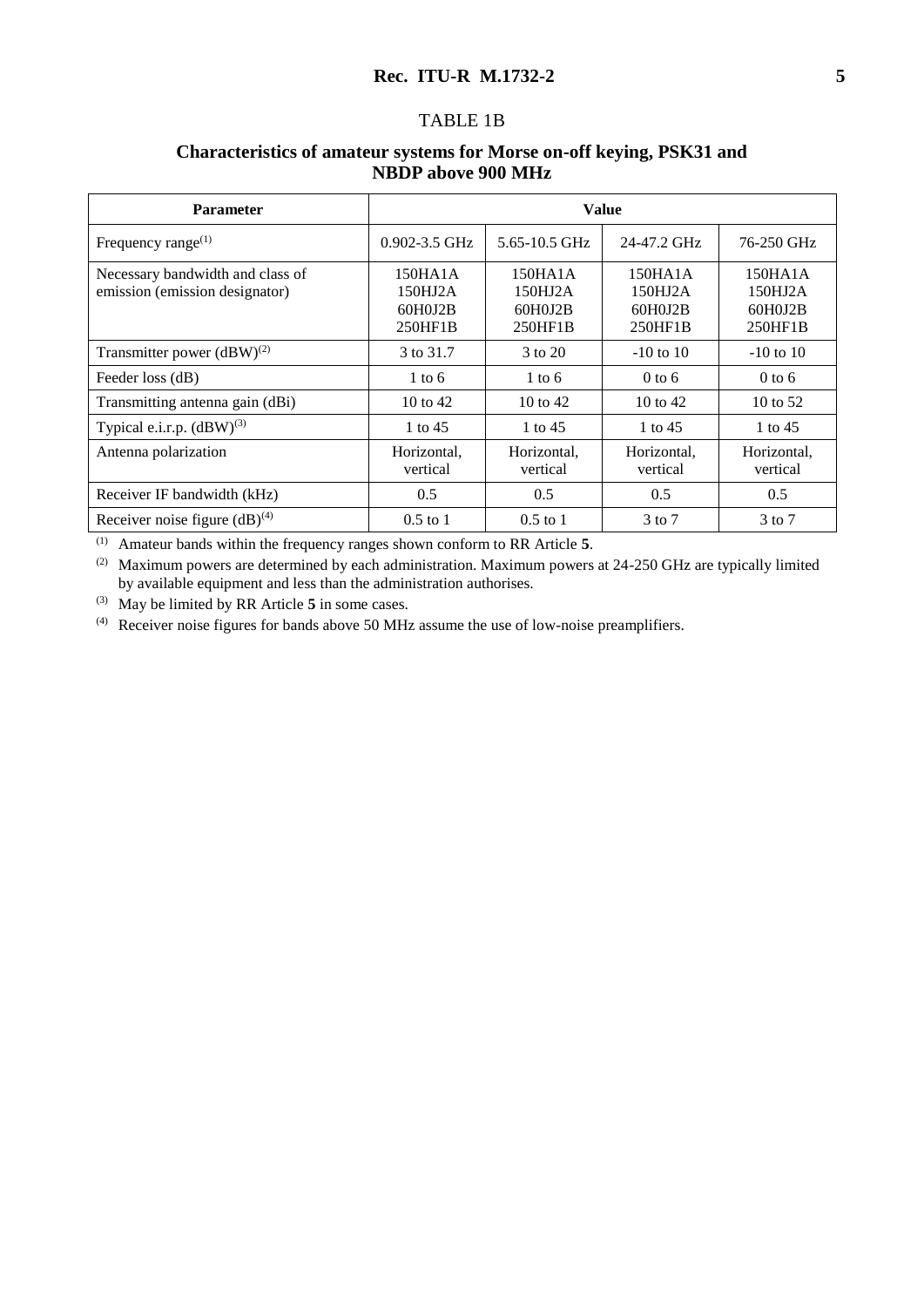#### TABLE 2A

#### **Characteristics of amateur analogue voice systems below 900 MHz**

| <b>Parameter</b>                                                   |                         |                                               |                                          |                                          |                                          |
|--------------------------------------------------------------------|-------------------------|-----------------------------------------------|------------------------------------------|------------------------------------------|------------------------------------------|
| Frequency range $(1)$                                              | 1.8-7.3 MHz             | $10.1 - 29.7 \text{ MHz}$                     | 50-54 MHz                                | 144-225 MHz                              | 420-450 MHz                              |
| Necessary bandwidth and class of<br>emission (emission designator) | 2K70J3E                 | 2K70J3E<br>$11K0F3E^{(2)}$<br>$16K0F3E^{(2)}$ | 2K70J3E<br>11K0F3E<br>16K0F3E<br>20K0F3E | 2K70J3E<br>11K0F3E<br>16K0F3E<br>20K0F3E | 2K70J3E<br>11K0F3E<br>16K0F3E<br>20K0F3E |
| Transmitter power $(dBW)^{(3)}$                                    | 3 to 31.7               | 3 to 31.7                                     | 3 to 31.7                                | 3 to 31.7                                | 3 to 31.7                                |
| Feeder loss (dB)                                                   | 0.2                     | $0.3 \text{ to } 0.9$                         | $1$ to $2$                               | $1$ to $2$                               | $1$ to $2$                               |
| Transmitting antenna gain (dBi)                                    | $-20$ to 6              | $-10$ to 12                                   | $-6$ to 12                               | $-6$ to 18                               | $-3$ to 23                               |
| Typical e.i.r.p. $(dBW)^{(4)}$                                     | $-17$ to 23             | $-7$ to 26                                    | 2 to 26                                  | 2 to 34                                  | 2 to 36                                  |
| Antenna polarization                                               | Horizontal,<br>vertical | Horizontal,<br>vertical                       | Horizontal,<br>vertical                  | Horizontal,<br>vertical                  | Horizontal,<br>vertical                  |
| Receiver IF bandwidth (kHz)                                        | 2.7                     | 2.7<br>9<br>12                                | 2.7<br>9<br>12<br>16                     | 2.7<br>9<br>12<br>16                     | 2.7<br>9<br>12<br>16                     |
| Receiver noise figure $(dB)^{(5)}$                                 | 13                      | 7 to 13                                       | $0.5$ to 6                               | $0.5$ to $2$                             | $0.5$ to 1                               |

(1) Amateur bands within the frequency ranges shown conform to RR Article **5**.

(2) Typically only used above 29 MHz

(3) Maximum powers are determined by each administration.

(4) May be limited by RR Article **5** in some cases.

(5) Receiver noise figures for bands above 50 MHz assume the use of low-noise preamplifiers. Below 29.7 MHz the external noise level is the dominant factor and typically higher than the receiver noise level.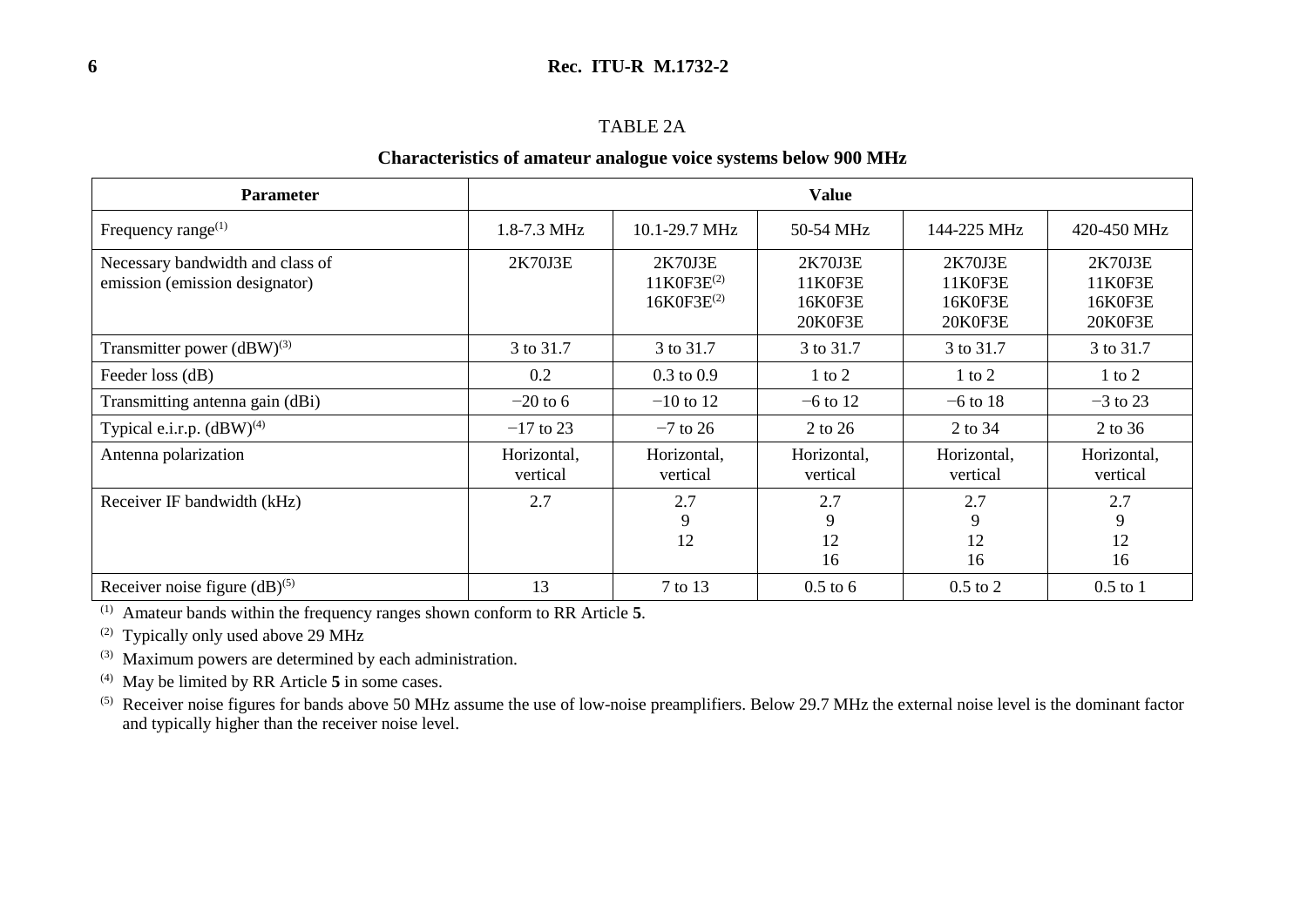#### TABLE 2B

#### **Characteristics of amateur analogue voice systems above 900 MHz**

| <b>Parameter</b>                                                | <b>Value</b>                             |                                          |                                          |                                          |  |  |  |
|-----------------------------------------------------------------|------------------------------------------|------------------------------------------|------------------------------------------|------------------------------------------|--|--|--|
| Frequency range $^{(1)}$                                        | 0.902-3.5 GHz                            | 5.65-10.5 GHz                            | 24-47.2 GHz                              | 76-250 GHz                               |  |  |  |
| Necessary bandwidth and class<br>emission (emission designator) | 2K70J3E<br>11K0F3E<br>16K0F3E<br>20K0F3E | 2K70J3E<br>11K0F3E<br>16K0F3E<br>20K0F3E | 2K70J3E<br>11K0F3E<br>16K0F3E<br>20K0F3E | 2K70J3E<br>11K0F3E<br>16K0F3E<br>20K0F3E |  |  |  |
| Transmitter power $(dBW)^{(2)}$                                 | 3 to 31.7                                | 3 to 20                                  | $-10$ to $10$                            | $-10$ to $10$                            |  |  |  |
| Feeder loss (dB)                                                | 1 to 6                                   | $1$ to 6                                 | $0$ to 6                                 | $0$ to 6                                 |  |  |  |
| Transmitting antenna gain (dBi)                                 | 10 to 42                                 | 10 to 42                                 | $10 \text{ to } 2$                       | 10 to 52                                 |  |  |  |
| Typical e.i.r.p. $(dBW)^{(3)}$                                  | 1 to 45                                  | 1 to 45                                  | 1 to 45                                  | 1 to 45                                  |  |  |  |
| Antenna polarization                                            | Horizontal, vertical                     | Horizontal, vertical                     | Horizontal, vertical                     | Horizontal, vertical                     |  |  |  |
| Receiver IF bandwidth (kHz)                                     | 2.7<br>9<br>12<br>16                     | 2.7<br>9<br>12<br>16                     | 2.7<br>9<br>12<br>16                     | 2.7<br>9<br>12<br>16                     |  |  |  |
| Receiver noise figure $(dB)^{(4)}$                              | $0.5$ to 1                               | $0.5$ to 1                               | $3$ to $7$                               | $3$ to $7$                               |  |  |  |

(1) Amateur bands within the frequency ranges shown conform to RR Article **5**.

<sup>(2)</sup> Maximum powers are determined by each administration. Maximum powers at 24-250 GHz are typically limited by available equipment and less than the administration authorises.

(3) May be limited by RR Article **5** in some cases.

(4) Receiver noise figures for bands above 50 MHz assume the use of low-noise preamplifiers.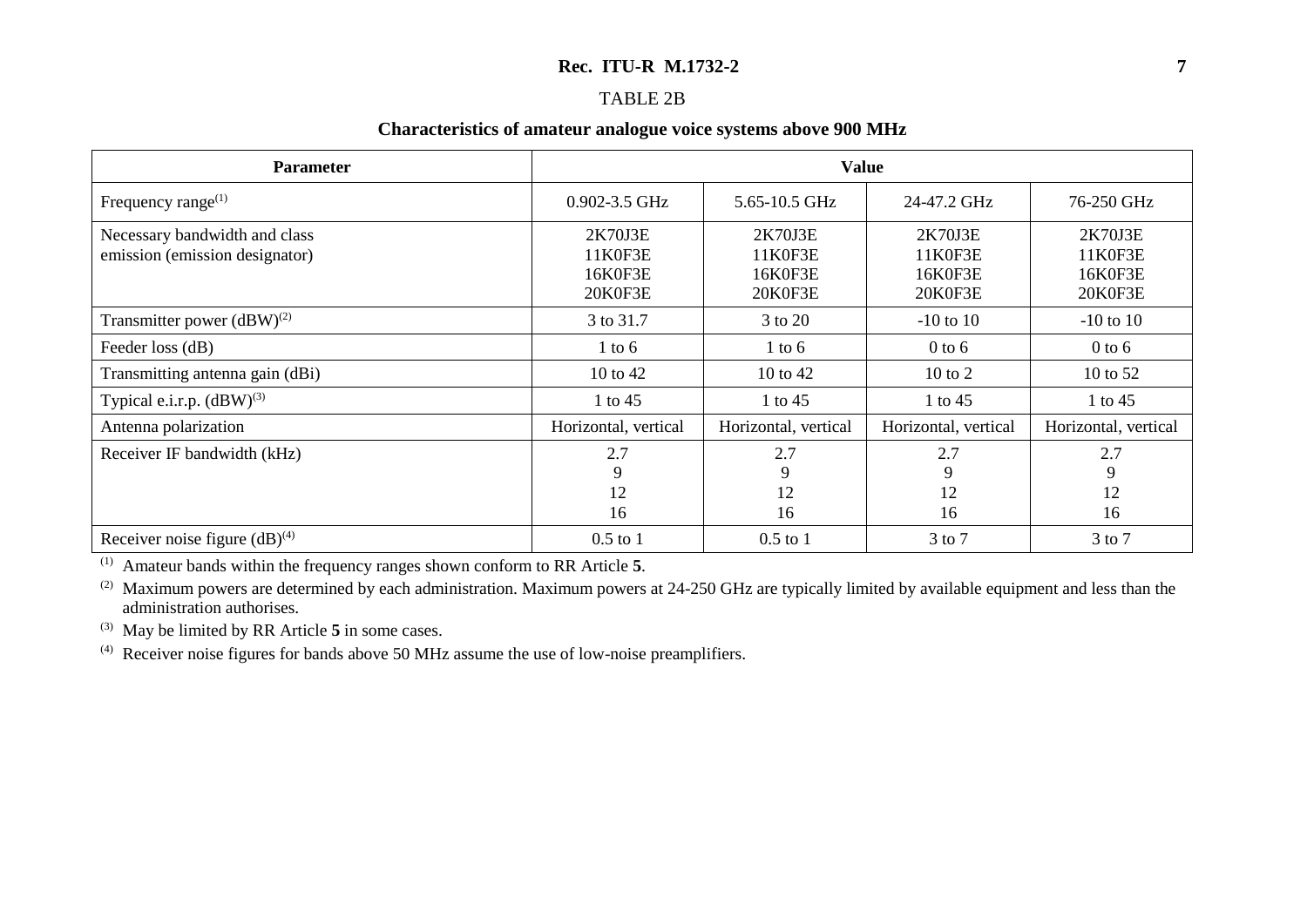#### TABLE 3A

#### **Characteristics of amateur data, digital voice and multimedia systems below 900 MHz**

| <b>Parameter</b>                                                   | <b>Value</b>            |                         |                               |                               |                                                     |  |  |  |
|--------------------------------------------------------------------|-------------------------|-------------------------|-------------------------------|-------------------------------|-----------------------------------------------------|--|--|--|
| Frequency range $^{(1)}$                                           | 1.8-7.3 MHz             | 10.1-29.7 MHz           | 50-54 MHz                     | 144-225 MHz                   | 420-450 MHz                                         |  |  |  |
| Necessary bandwidth and class of emission<br>(emission designator) | 2K70J2E                 | 2K70J2E                 | 2K70J2E<br>5K76G1E<br>8K10F1E | 2K70J2E<br>5K76G1E<br>8K10F1E | 2K70G1D<br>6K00F7D<br>16K0D1D<br>150KF1W<br>2M00G7W |  |  |  |
| Transmitter power $(dBW)^{(2)}$                                    | 3 to 31.7               | 3 to 31.7               | 3 to 31.7                     | 3 to 31.7                     | 3 to 31.7                                           |  |  |  |
| Feeder loss (dB)                                                   | 0.2                     | $0.3$ to $0.9$          | $1$ to $2$                    | $1$ to $2$                    | $1$ to $2$                                          |  |  |  |
| Transmitting antenna gain (dBi)                                    | $-20$ to 6              | $-10$ to 12             | $-6$ to 12                    | $-6$ to 18                    | $-3$ to 23                                          |  |  |  |
| Typical e.i.r.p. $(dBW)^{(3)}$                                     | $-17$ to 17             | $-7$ to 20              | 2 to 20                       | 2 to 28                       | 2 to 30                                             |  |  |  |
| Antenna polarization                                               | Horizontal,<br>vertical | Horizontal,<br>vertical | Horizontal,<br>vertical       | Horizontal,<br>vertical       | Horizontal,<br>vertical                             |  |  |  |
| Receiver IF bandwidth (kHz)                                        | 2.7                     | 2.7                     | 2.7, 6, 9                     | 2.7, 6, 9                     | 2.7, 6, 16, 150<br>2000                             |  |  |  |
| Receiver noise figure $(dB)^{(4)}$                                 | 13                      | 7 to 13                 | $0.5$ to 6                    | $0.5$ to $2$                  | $0.5$ to $1$                                        |  |  |  |

(1) Amateur bands within the frequency ranges shown conform to RR Article **5**.

(2) Maximum powers are determined by each administration. Duty cycle limitations may affect the transmitter power used.

(3) May be limited by RR Article **5** in some cases.

 $(4)$  Receiver noise figures for bands above 50 MHz assume the use of low-noise preamplifiers. Below 29.7 MHz the external noise level is the dominant factor and typically higher than the receiver noise level.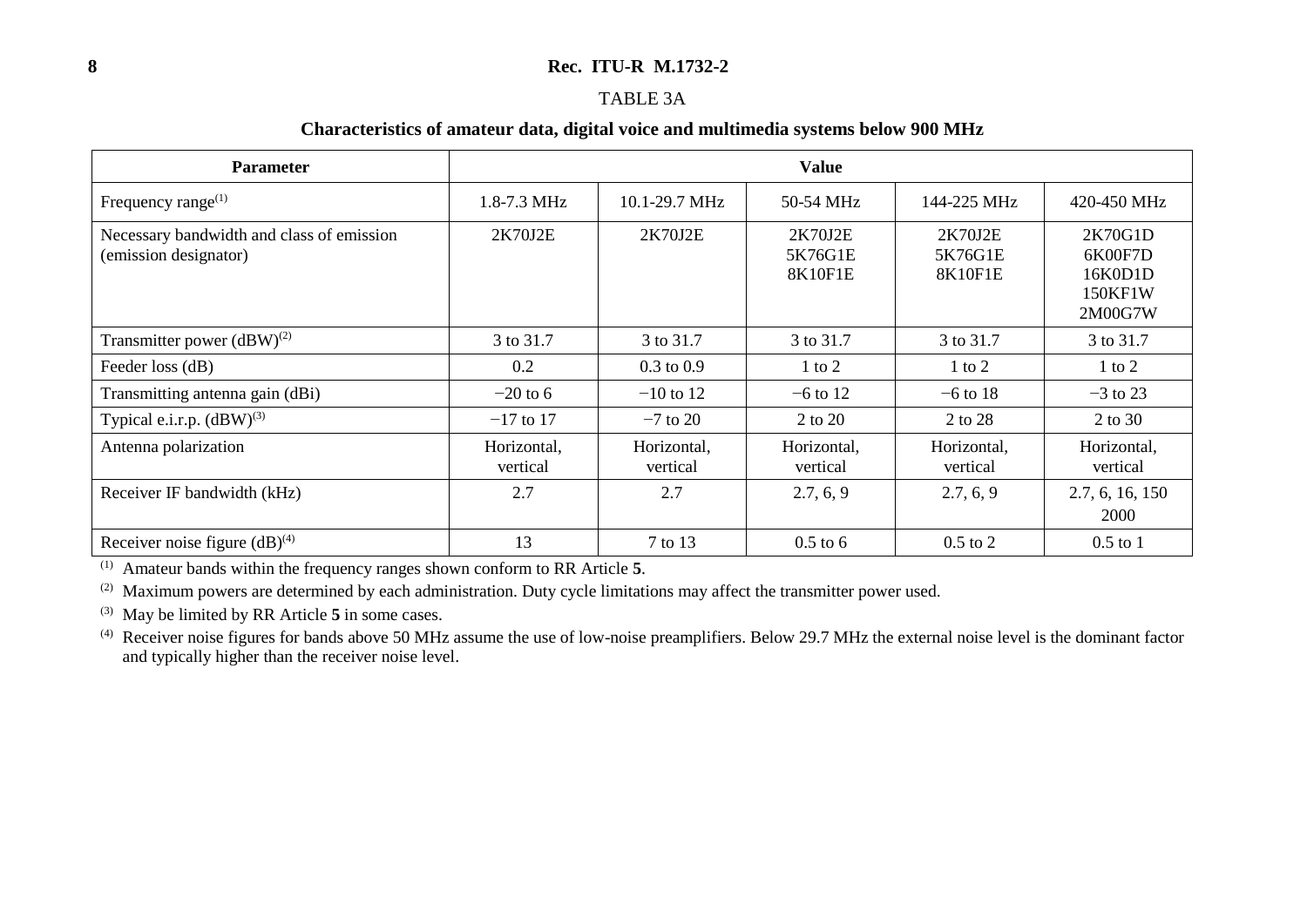#### TABLE 3B

#### **Characteristics of amateur data, digital voice and multimedia systems above 900 MHz**

| <b>Parameter</b>                                                   | <b>Value</b>                                        |                                                     |                                                     |                                                     |  |  |  |
|--------------------------------------------------------------------|-----------------------------------------------------|-----------------------------------------------------|-----------------------------------------------------|-----------------------------------------------------|--|--|--|
| Frequency range $(1)$                                              | 0.902-3.5 GHz                                       | 5.65-10.5 GHz                                       | 24-47.2 GHz                                         | 76-250 GHz                                          |  |  |  |
| Necessary bandwidth and class of emission (emission<br>designator) | 2K70G1D<br>6K00F7D<br>16K0D1D<br>150KF1W<br>2M50G7W | 2K70G1D<br>6K00F7D<br>16K0D1D<br>150KF1W<br>10M5G7W | 2K70G1D<br>6K00F7D<br>16K0D1D<br>150KF1W<br>10M5G7W | 2K70G1D<br>6K00F7D<br>16K0D1D<br>150KF1W<br>10M5G7W |  |  |  |
| Transmitter power $(dBW)^{(2)}$                                    | 3 to 31.7                                           | 3 to 20                                             | $-10$ to 10                                         | $-10$ to 10                                         |  |  |  |
| Feeder loss (dB)                                                   | $1$ to 6                                            | $1$ to 6                                            | $0$ to 6                                            | $0$ to 6                                            |  |  |  |
| Transmitting antenna gain (dBi)                                    | 10 to 42                                            | 10 to 42                                            | 10 to 42                                            | 10 to $52$                                          |  |  |  |
| Typical e.i.r.p. $(dBW)^{(3)}$                                     | 1 to 45                                             | 1 to 45                                             | 1 to $45$                                           | 1 to 45                                             |  |  |  |
| Antenna polarization                                               | Horizontal, vertical                                | Horizontal, vertical                                | Horizontal, vertical                                | Horizontal, vertical                                |  |  |  |
| Receiver IF bandwidth (kHz)                                        | 2.7, 6, 16, 150<br>2500                             | 2.7, 6, 16, 150, 10500                              | 2.7, 6, 16, 150, 10500                              | 2.7, 6, 16, 150, 10500                              |  |  |  |
| Receiver noise figure $(dB)^{(4)}$                                 | $0.5$ to 1                                          | $0.5$ to 1                                          | $3$ to $7$                                          | $3$ to $7$                                          |  |  |  |

(1) Amateur bands within the frequency ranges shown conform to RR Article **5**.

(2) Maximum powers are determined by each administration. Maximum powers at  $24-250$  GHz are usually limited by available equipment and less than the administration maximum. Duty cycle limitations may affect the transmitter power used.

(3) May be limited by RR Article **5** in some cases.

(4) Receiver noise figures for bands above 50 MHz assume the use of low-noise preamplifiers.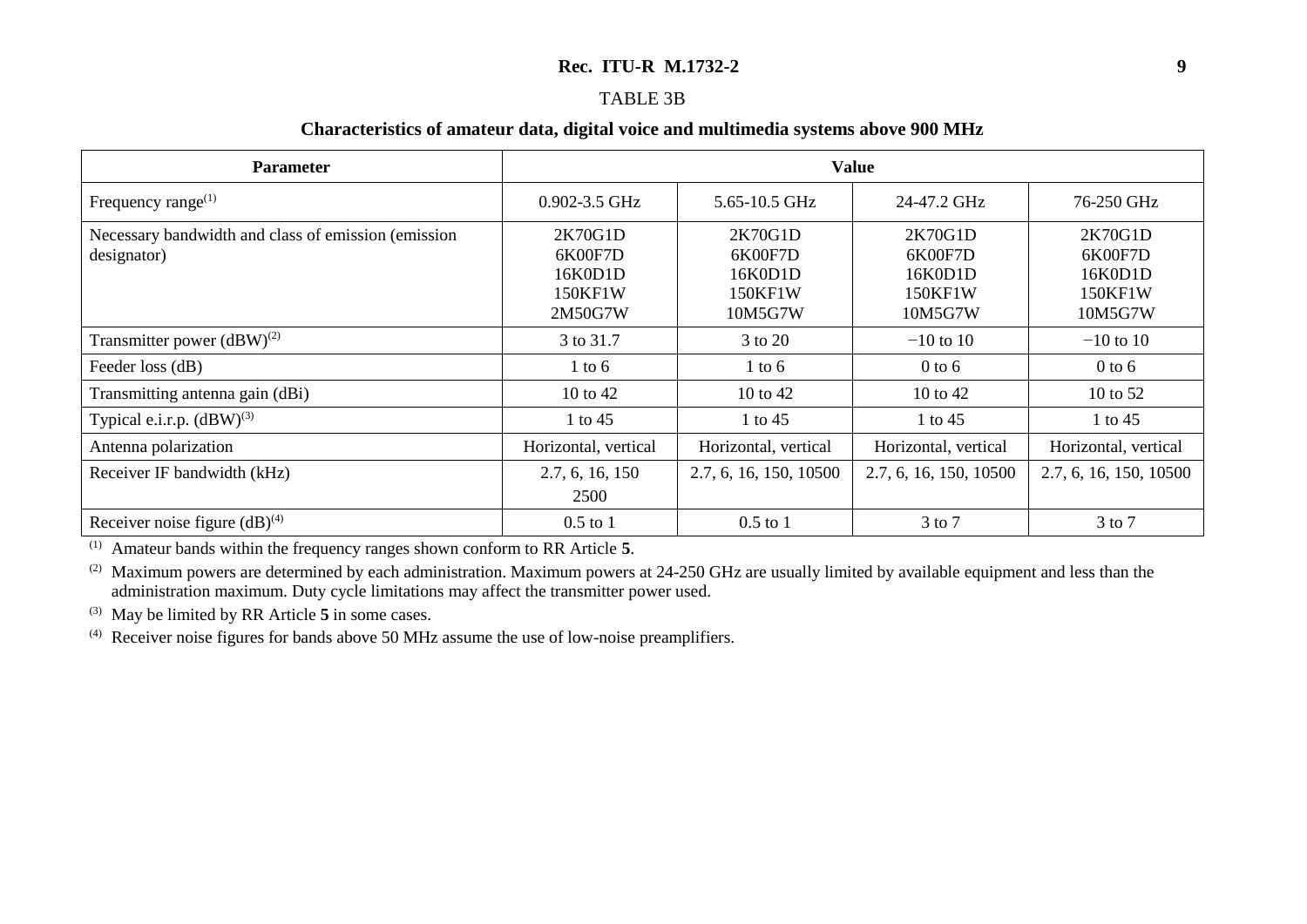#### TABLE 4

#### **Characteristics of amateur operation in the 135.7-137.8 kHz and 472–479 kHz frequency bands**

| <b>Parameter</b>                                                   | <b>Value</b>                              |                              |                             |  |  |  |
|--------------------------------------------------------------------|-------------------------------------------|------------------------------|-----------------------------|--|--|--|
| Mode of operation                                                  | Continuous wave (CW)<br>Morse 10 to 50 Bd | Slow Morse<br>$\leq$ 1 Bd CW | Weak signal modes: $(1)$    |  |  |  |
| Necessary bandwidth and class of<br>emission (emission designator) | 1H00A1B, 1H00J2B<br>150HA1A, 150HJ2A      |                              | 2H00A1D, 2H00F1D<br>2H00J2D |  |  |  |
| Typical transmitter power (dBW)                                    | 20                                        |                              |                             |  |  |  |
| Feeder loss (dB)                                                   |                                           | Negligible                   |                             |  |  |  |
| Transmitting antenna gain (dBi)                                    |                                           | $-40$ to $-10$               |                             |  |  |  |
| Maximum e.i.r.p (dBW)                                              | $0^{(2)}$                                 |                              |                             |  |  |  |
| Antenna polarization                                               | Vertical                                  |                              |                             |  |  |  |
| Receiver IF bandwidth (kHz)                                        | $0.4^{(3)}$                               |                              |                             |  |  |  |
| Receiver noise figure (dB)                                         | 13                                        |                              |                             |  |  |  |

 $(1)$  These modes are highly structured for weak signal performance and only send enough information to confirm a radio contact. Further information about these modes of operation can be obtained from the ARRL Handbook for Radio Communications (2012 Ed.), American Radio Relay League, ISBN: 978-0-87259- 677-1, published 2011 and from the ARRL HF Digital Handbook (4th Ed.), American Radio Relay League, ISBN: 0-87259-103-4, published 2008. Well known and commonly used weak signal modes include WSPR, JT65 and Opera.

(2) In the frequency range 472-479 kHz, administrations may increase this limit to 5 W e.i.r.p in accordance with RR No. **5.80A**.

(3) Digital signal processing techniques can narrow the IF bandwidth to a fraction of a Hertz if needed.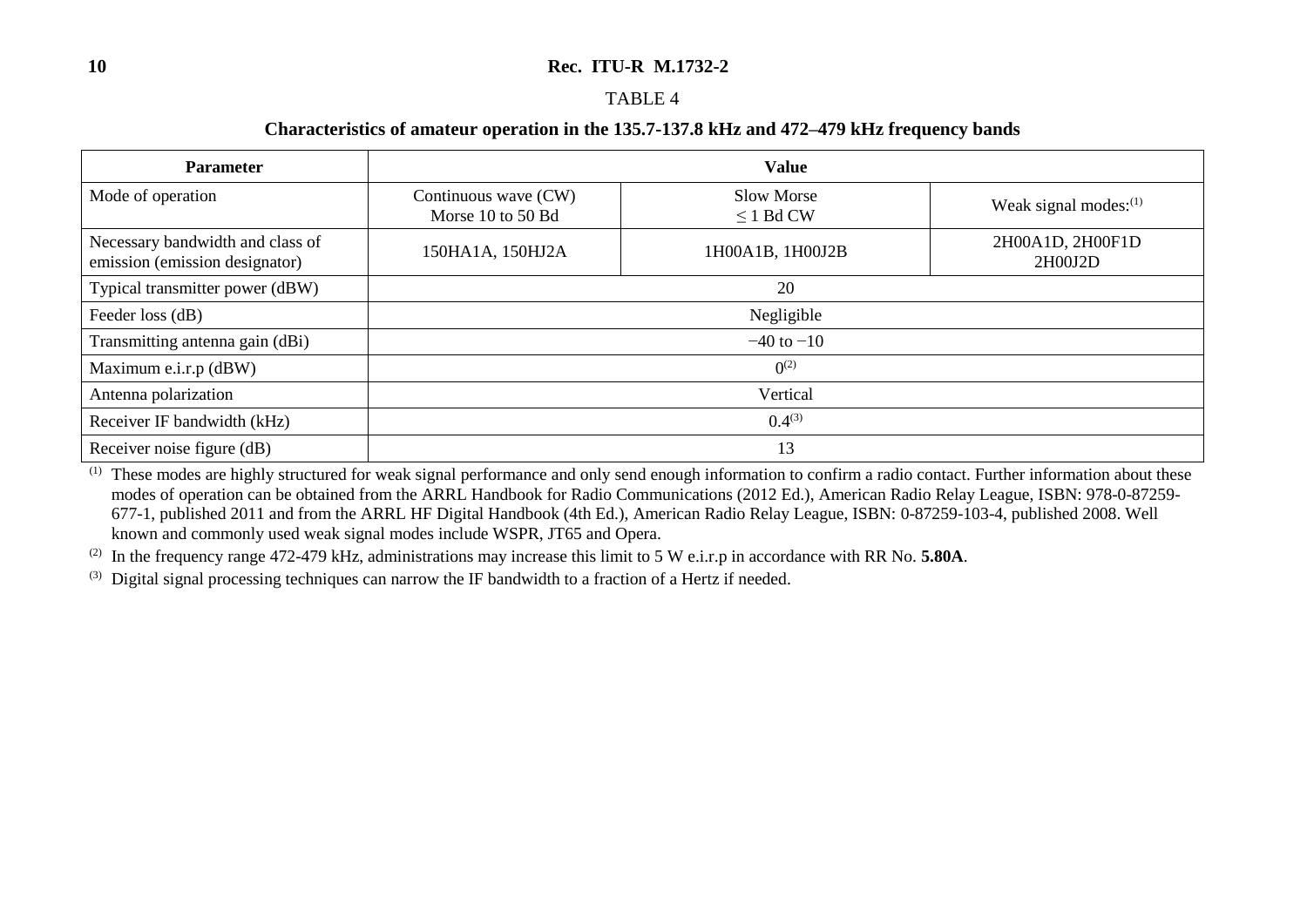#### TABLE 5

#### **Characteristics of Earth-Moon-Earth (EME) systems**

| <b>Parameter</b>                                                   | <b>Value</b>                                  |                                               |                                                                                      |                                               |                                               |  |  |  |
|--------------------------------------------------------------------|-----------------------------------------------|-----------------------------------------------|--------------------------------------------------------------------------------------|-----------------------------------------------|-----------------------------------------------|--|--|--|
| Frequency range $(1)$                                              | 144-438 MHz                                   | 1.24-3.5 GHz                                  | 5.65-10.5 GHz                                                                        | 24-47.2 GHz                                   | 76-250 GHz                                    |  |  |  |
| Necessary bandwidth and class of<br>emission (emission designator) | 50H0A1A<br>50H0J2A<br>1K80F1B                 | 50H0A1A<br>50H0J2A<br>1K80F1B                 | 50H0A1A<br>50H0A1A<br>50H0J2A<br>50H0J2A<br>1K80F1B<br>1K80F1B<br>1K50J2D<br>2K00J2D |                                               | 50H0A1A<br>50H0J2A<br>1K80F1B<br>2K40J2D      |  |  |  |
| Transmitter power $(dBW)^{(2)}$                                    | 17 to 31.7                                    | 17 to 31.7                                    | 13 to 20                                                                             | 13 to 20                                      | 10 to 20                                      |  |  |  |
| Feeder loss (dB)                                                   | $1$ to $2$                                    | 1 to 4                                        | 1 to 4                                                                               | 1 to 4                                        | $1$ to $4$                                    |  |  |  |
| Transmitting antenna gain (dBi)                                    | 15 to 24                                      | 25 to 40                                      | 25 to 46                                                                             | 25 to 53                                      | 35 to 65                                      |  |  |  |
| Typical e.i.r.p. (dBW)                                             | 30 to 40                                      | 40 to 68                                      | 50 to 65                                                                             | 55 to 70                                      | 60 to 75                                      |  |  |  |
| Antenna polarization                                               | Horizontal, vertical,<br>LHCP,<br><b>RHCP</b> | Horizontal, vertical,<br>LHCP,<br><b>RHCP</b> | Horizontal, vertical,<br>LHCP,<br><b>RHCP</b>                                        | Horizontal, vertical,<br>LHCP,<br><b>RHCP</b> | Horizontal, vertical,<br>LHCP,<br><b>RHCP</b> |  |  |  |
| Receiver IF bandwidth (kHz)                                        | 0.4                                           |                                               | 1.5                                                                                  | $\overline{2}$                                | 2.4                                           |  |  |  |
| Receiver noise figure $(dB)^{(3)}$                                 | 0.5                                           | 0.5                                           |                                                                                      | $3$ to $7$                                    | $3$ to $7$                                    |  |  |  |

(1) Amateur bands within the frequency ranges shown conform to RR Article **5**.

(2) Maximum powers are determined by each administration. Maximum powers at  $24-250$  GHz are typically limited by available equipment and less than the administration authorises.

(3) Receiver noise figures for bands above 50 MHz assume the use of low-noise preamplifiers.

*Usage note:* Main antenna beam direction can be assumed to be pointing above the horizon.

*Emission note:* EME increasingly employs digital "Weak Signal Modes" which are structured for very basic communications with low data rates and narrow bandwidth for best weak signal performance.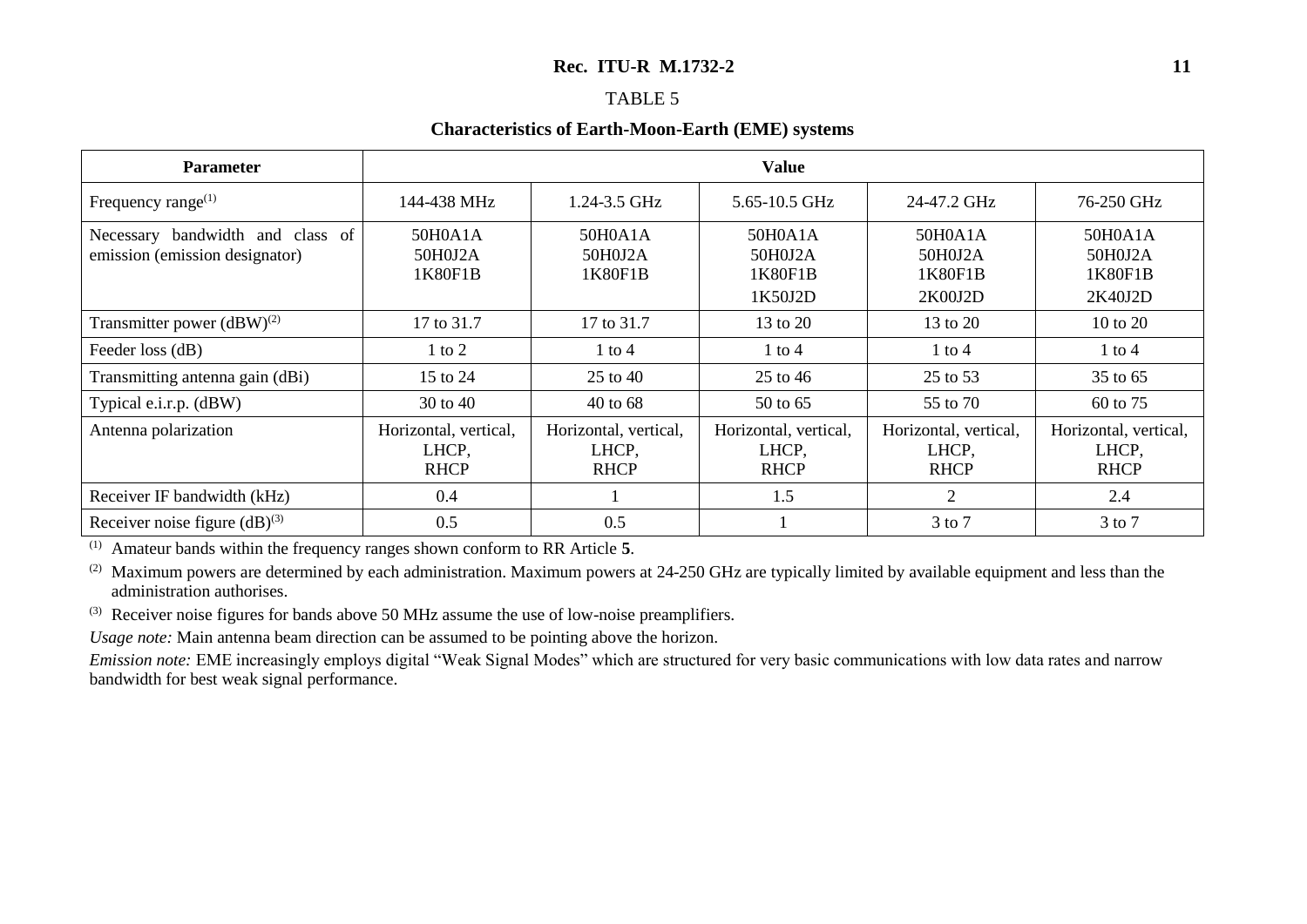#### TABLE 6

#### **Characteristics of amateur-satellite systems in the Earth-to-space direction**

| <b>Parameter</b>                                                            | <b>Value</b>                           |                                                     |                                                                           |                                                                           |                                                                           |                                                                           |
|-----------------------------------------------------------------------------|----------------------------------------|-----------------------------------------------------|---------------------------------------------------------------------------|---------------------------------------------------------------------------|---------------------------------------------------------------------------|---------------------------------------------------------------------------|
| Frequency range $^{(1)}$                                                    | 7-29.7 MHz                             | 144-438 MHz                                         | 1.24-3.5 GHz                                                              | 5.65-10.5 GHz                                                             | 24-47.2 GHz                                                               | 76-250 GHz                                                                |
| Necessary bandwidth and class of<br>emission (emission designator)          | 150HA1A<br>150HJ2A                     | 150HA1A<br>150HJ2A                                  | 150HA1A<br>150HJ2A                                                        | 150HA1A<br>150HJ2A                                                        | 150HA1A<br>150HJ2A                                                        | 150HA1A<br>150HJ2A                                                        |
| Necessary bandwidth and class of<br>emission (emission designator) $^{(2)}$ | 2K70J3E<br>2K70J2E<br>8K00F3E(3)       | 2K70J3E<br>2K70J2E<br>5K76G1E<br>8K10F1E<br>16K0F3E | 2K70J3E<br>2K70J2E<br>16K0F3E<br>44K2F1D<br>88K3F1D<br>350KF1D<br>2M50G7W | 2K70J3E<br>2K70J2E<br>16K0F3E<br>44K2F1D<br>88K3F1D<br>350KF1D<br>10M0G7W | 2K70J3E<br>2K70J2E<br>16K0F3E<br>44K2F1D<br>88K3F1D<br>350KF1D<br>10M0G7W | 2K70J3E<br>2K70J2E<br>16K0F3E<br>44K2F1D<br>88K3F1D<br>350KF1D<br>10M0G7W |
| Transmitter power (dBW) <sup>(4)</sup>                                      | 3 to 31.7                              | 3 to 31.7                                           | 3 to 31.7                                                                 | 3 to 20                                                                   | $-10$ to 10                                                               | $-10$ to 10                                                               |
| Feeder loss (dB)                                                            | $0.3$ to $0.9$                         | $1$ to $2$                                          | $1$ to $2$                                                                | 1 to 10                                                                   | 1 to 10                                                                   | $1$ to $10$                                                               |
| Transmitting antenna gain (dBi)                                             | $-10$ to 12                            | $0$ to 26                                           | 10 to 42                                                                  | 10 to 42                                                                  | 10 to 42                                                                  | 10 to 52                                                                  |
| Typical e.i.r.p. (dBW)                                                      | 7 to 43                                | 2 to 40                                             | 3 to 45                                                                   | 3 to 45                                                                   | 3 to 45                                                                   | 3 to 45                                                                   |
| Antenna polarization                                                        | Horizontal,<br>vertical,<br>RHCP, LHCP | Horizontal,<br>vertical, RHCP,<br><b>LHCP</b>       | Horizontal,<br>vertical, RHCP,<br><b>LHCP</b>                             | Horizontal,<br>vertical, RHCP,<br><b>LHCP</b>                             | Horizontal,<br>vertical, RHCP,<br><b>LHCP</b>                             | Horizontal,<br>vertical, RHCP,<br><b>LHCP</b>                             |
| Satellite receiver noise figure $(dB)^{(5)}$                                | 3 to 10                                | $1$ to $3$                                          | $1$ to $3$                                                                | $1$ to $3$                                                                | $3$ to $7$                                                                | 3 to 7                                                                    |

(1) Amateur bands within the frequency ranges shown conform to RR Article **5**.

(2) Any mode with a necessary bandwidth greater than 44 kHz may require higher e.i.r.p values than shown in the table to achieve a satisfactory link budget.

(3) Typically only used above 29 MHz.

(4) Maximum powers are determined by each administration. Maximum powers at 24-250 GHz are typically limited by available equipment and less than the administration authorises.

(5) Receiver noise figures for bands above 50 MHz assume the use of low-noise preamplifiers. Below 29.7 MHz the external noise level is the dominant factor and typically higher than the receiver noise level.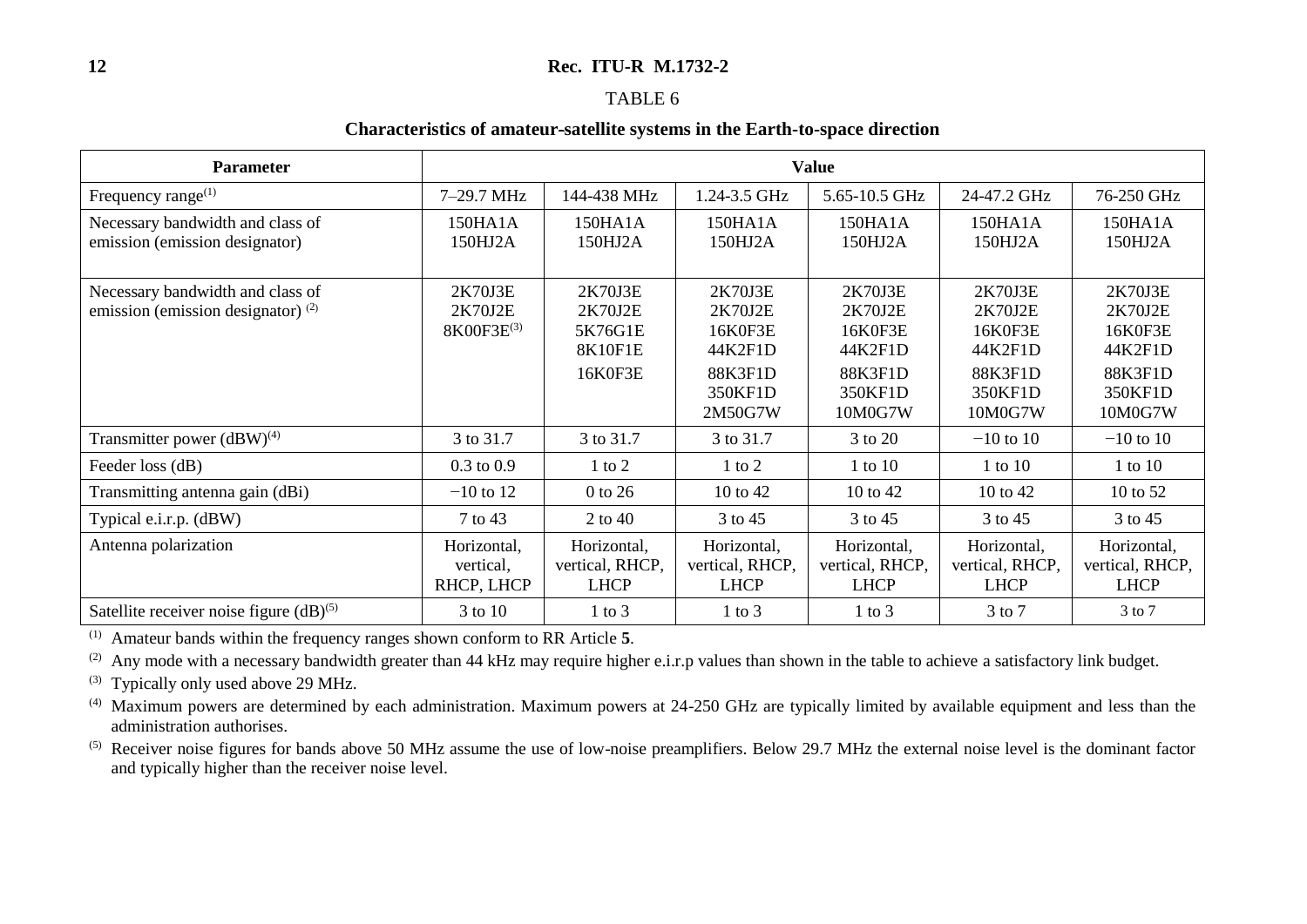# TABLE 7

## **Characteristics of amateur-satellite systems in the space-to-Earth direction for low earth orbit (LEO) satellites**

| <b>Parameter</b>                                                            | <b>Value</b>                           |                                               |                                                                           |                                                                           |                                                                           |                                                                           |
|-----------------------------------------------------------------------------|----------------------------------------|-----------------------------------------------|---------------------------------------------------------------------------|---------------------------------------------------------------------------|---------------------------------------------------------------------------|---------------------------------------------------------------------------|
| Frequency range <sup>(1)</sup>                                              | 7 - 29.7 MHz                           | 144-438 MHz                                   | 1.24-3.5 GHz                                                              | 5.65-10.5 GHz                                                             | 24-47.2 GHz                                                               | 76-250 GHz                                                                |
| Necessary bandwidth and class of<br>emission (emission designator)          | 150HA1A<br>150HJ2A                     | 150HA1A<br>150HJ2A                            | 150HA1A<br>150HJ2A                                                        | 150HA1A<br>150HJ2A                                                        | 150HA1A<br>150HJ2A                                                        | 150HA1A<br>150HJ2A                                                        |
| Necessary bandwidth and class of<br>emission (emission designator) $^{(2)}$ | 2K70J3E<br>2K70J2E<br>8K00F3E(3)       | 2K70J3E<br>2K70J2E<br>16K0F3E                 | 2K70J3E<br>2K70J2E<br>16K0F3E<br>44K2F1D<br>88K3F1D<br>350KF1D<br>2M50G7W | 2K70J3E<br>2K70J2E<br>16K0F3E<br>44K2F1D<br>88K3F1D<br>350KF1D<br>10M0G7W | 2K70J3E<br>2K70J2E<br>16K0F3E<br>44K2F1D<br>88K3F1D<br>350KF1D<br>10M0G7W | 2K70J3E<br>2K70J2E<br>16K0F3E<br>44K2F1D<br>88K3F1D<br>350KF1D<br>10M0G7W |
| Transmitter power $(dBW)^{(4)}$                                             | $-10$ to $10$                          | $-20$ to $17^{(5)}$                           | $-20$ to 10                                                               | $-10$ to 10                                                               | $-10$ to 10                                                               | $-10$ to 10                                                               |
| Feeder loss (dB)                                                            | $0.2$ to $1$                           | $0.2$ to 1                                    | $0.2$ to $1$                                                              | $0.2$ to 1                                                                | $0.2$ to $2$                                                              | $0.2$ to $2$                                                              |
| Transmitting antenna gain (dBi)                                             | $0$ to $3$                             | $0$ to $6$                                    | $0$ to $10$                                                               | 0 to 23                                                                   | 0 to 23                                                                   | 0 to 23                                                                   |
| Typical e.i.r.p. (dBW)                                                      | $-7$ to 9                              | $-7$ to 15                                    | $-7$ to 15                                                                | 0 to 15                                                                   | 0 to 15                                                                   | 0 to 15                                                                   |
| Antenna polarization                                                        | Horizontal,<br>vertical,<br>RHCP, LHCP | Horizontal,<br>vertical, RHCP,<br><b>LHCP</b> | Horizontal,<br>vertical, RHCP,<br><b>LHCP</b>                             | Horizontal,<br>vertical, RHCP,<br><b>LHCP</b>                             | Horizontal,<br>vertical, RHCP,<br><b>LHCP</b>                             | Horizontal,<br>vertical, RHCP,<br><b>LHCP</b>                             |
| Receiver IF bandwidth (kHz)                                                 | 0.4                                    | 0.4                                           | 0.4                                                                       | 0.4                                                                       | 0.4                                                                       | 0.4                                                                       |
| Receiver IF bandwidth (kHz):                                                | 2.7<br>8                               | 2.7<br>16                                     | 2.7, 16<br>50, 100<br>400<br>2 5 0 0                                      | 2.7, 16<br>50, 100<br>400<br>10 000                                       | 2.7, 16<br>50, 100<br>400<br>10 000                                       | 2.7, 16<br>50, 100<br>400<br>10 000                                       |
| Receiver noise figure $(dB)^{(6)}$                                          | 3 to 10                                | $1$ to $3$                                    | $1$ to $7$                                                                | $1$ to $7$                                                                | $3$ to $7$                                                                | $3$ to $7$                                                                |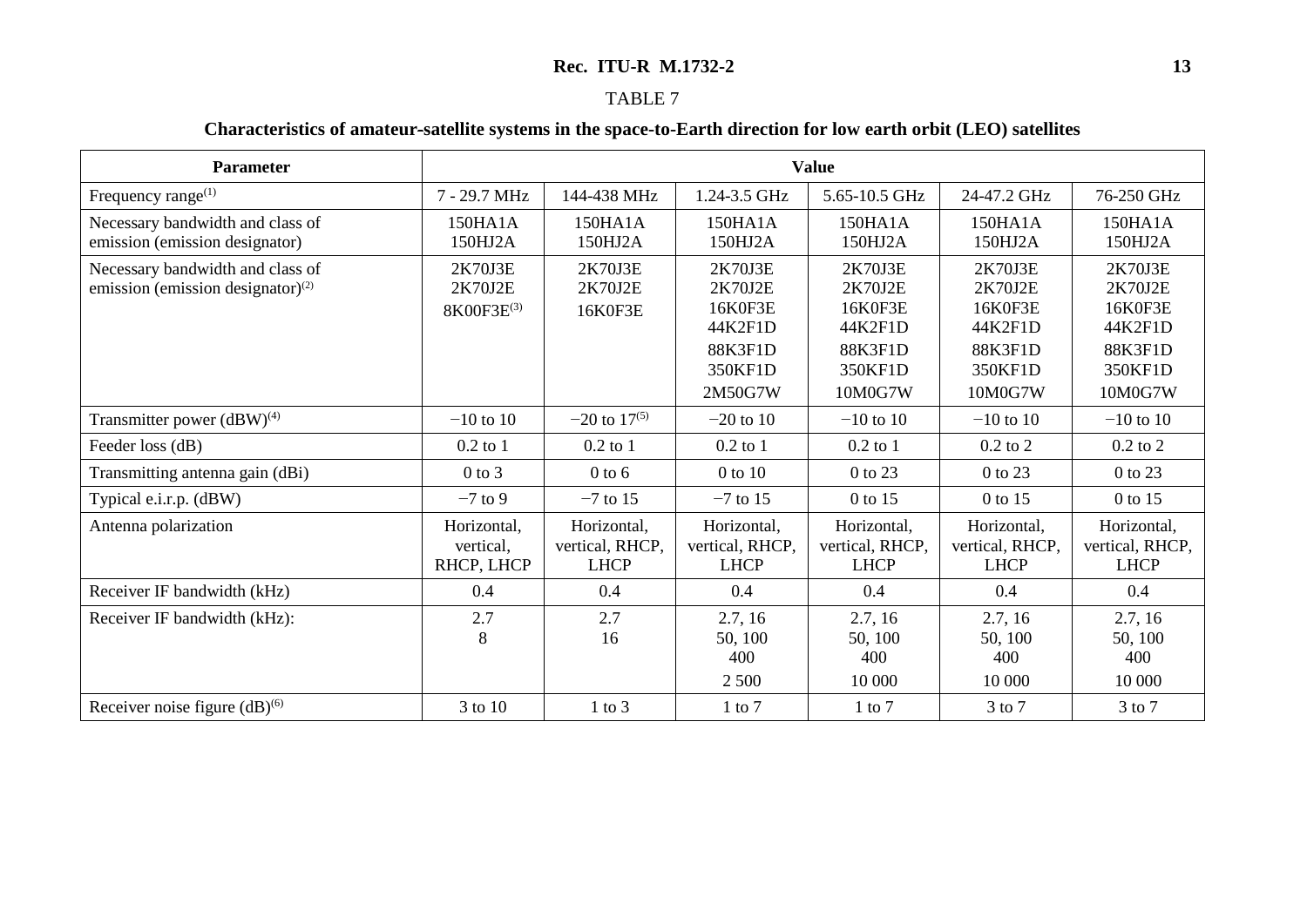*Notes to Table 7*

(1) Amateur bands within the frequency ranges shown conform to RR Article **5**.

(2) Any mode with a necessary bandwidth greater than 44 kHz may require higher e.i.r.p values than shown in the table to achieve a satisfactory link budget.

- (3) Typically only used above 29 MHz.
- (4) Maximum powers are determined by each administration. Maximum powers at 24-250 GHz are typically limited by available equipment and less than the administration authorises.
- $(5)$  17 dBW is the maximum power used aboard manned spacecraft e.g. the International Space Station, small satellites use much less transmitter power, typically 10 dBW or less.
- $^{(6)}$  Receiver noise figures for bands above 50 MHz assume the use of low-noise preamplifiers. Below 29.7 MHz the external noise level is the dominant factor and typically higher than the receiver noise level.

#### TABLE 8

## **Characteristics of amateur-satellite systems in the space-to-Earth direction for geostationary (GEO) and high earth orbit (HEO) satellites**

| <b>Parameter</b>                                                         | <b>Value</b>                                 |                               |                                                                           |                                                                           |                                                                           |                                                                           |
|--------------------------------------------------------------------------|----------------------------------------------|-------------------------------|---------------------------------------------------------------------------|---------------------------------------------------------------------------|---------------------------------------------------------------------------|---------------------------------------------------------------------------|
| Frequency range $^{(1)}$                                                 | 7-29.7 MHz                                   | 144-438 MHz                   | 1.24-3.5 GHz                                                              | 5.65-10.5 GHz                                                             | 24-47.2 GHz                                                               | 76-250 GHz                                                                |
| Necessary bandwidth and class of<br>emission (emission designator)       | 150HA1A<br>150HJ2A                           | 150HA1A<br>150HJ2A            | 150HA1A<br>150HJ2A                                                        | 150HA1A<br>150HJ2A                                                        | 150HA1A<br>150HJ2A                                                        | 150HA1A<br>150HJ2A                                                        |
| Necessary bandwidth and class of<br>emission (emission designator) $(2)$ | 2K70J3E<br>2K70J2E<br>8K00F3E <sup>(3)</sup> | 2K70J3E<br>2K70J2E<br>16K0F3E | 2K70J3E<br>2K70J2E<br>16K0F3E<br>44K2F1D<br>88K3F1D<br>350KF1D<br>2M50G7W | 2K70J3E<br>2K70J2E<br>16K0F3E<br>44K2F1D<br>88K3F1D<br>350KF1D<br>10M0G7W | 2K70J3E<br>2K70J2E<br>16K0F3E<br>44K2F1D<br>88K3F1D<br>350KF1D<br>10M0G7W | 2K70J3E<br>2K70J2E<br>16K0F3E<br>44K2F1D<br>88K3F1D<br>350KF1D<br>10M0G7W |
| Transmitter power $(dBW)^{(4)}$                                          | $0$ to $10$                                  | 0 to 20                       | $0$ to $20$                                                               | 0 to 20                                                                   | 0 to 17                                                                   | $-3$ to 10                                                                |
| Feeder loss (dB)                                                         | $0.2$ to 1                                   | $0.2$ to 1                    | $0.2$ to 1                                                                | $0.2$ to 1                                                                | $0.2$ to $2$                                                              | $0.2$ to $2$                                                              |
| Transmitting antenna gain (dBi)                                          | $0$ to $3$                                   | $0$ to $6$                    | 0 to 20                                                                   | 0 to 20                                                                   | $0$ to $30$                                                               | $0$ to 30                                                                 |